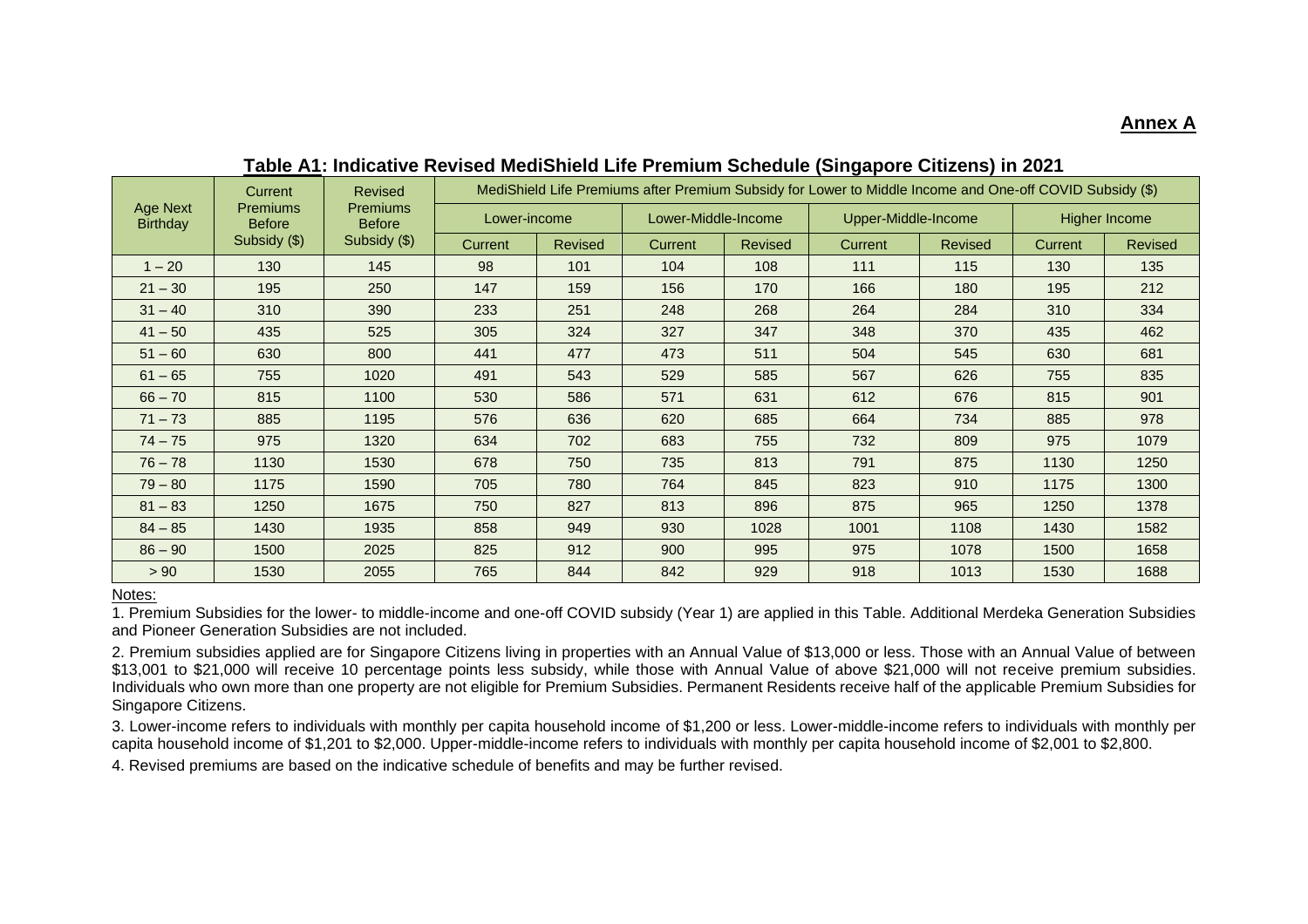|                                    | <b>Current</b><br><b>Premiums</b><br><b>Before</b> | <b>Revised</b><br><b>Premiums</b><br><b>Before</b> | MediShield Life Premiums after Premium Subsidy for Lower to Middle Income (\$) |                |         |                     |                     |                |               |                |
|------------------------------------|----------------------------------------------------|----------------------------------------------------|--------------------------------------------------------------------------------|----------------|---------|---------------------|---------------------|----------------|---------------|----------------|
| <b>Age Next</b><br><b>Birthday</b> |                                                    |                                                    | Lower-income                                                                   |                |         | Lower-Middle-Income | Upper-Middle-Income |                | Higher Income |                |
|                                    | Subsidy (\$)                                       | Subsidy (\$)                                       | <b>Current</b>                                                                 | <b>Revised</b> | Current | <b>Revised</b>      | Current             | <b>Revised</b> | Current       | <b>Revised</b> |
| $1 - 20$                           | 130                                                | 145                                                | 98                                                                             | 109            | 104     | 116                 | 111                 | 124            | 130           | 145            |
| $21 - 30$                          | 195                                                | 250                                                | 147                                                                            | 188            | 156     | 200                 | 166                 | 213            | 195           | 250            |
| $31 - 40$                          | 310                                                | 390                                                | 233                                                                            | 293            | 248     | 312                 | 264                 | 332            | 310           | 390            |
| $41 - 50$                          | 435                                                | 525                                                | 305                                                                            | 368            | 327     | 394                 | 348                 | 420            | 435           | 525            |
| $51 - 60$                          | 630                                                | 800                                                | 441                                                                            | 560            | 473     | 600                 | 504                 | 640            | 630           | 800            |
| $61 - 65$                          | 755                                                | 1020                                               | 491                                                                            | 663            | 529     | 714                 | 567                 | 765            | 755           | 1020           |
| $66 - 70$                          | 815                                                | 1100                                               | 530                                                                            | 715            | 571     | 770                 | 612                 | 825            | 815           | 1100           |
| $71 - 73$                          | 885                                                | 1195                                               | 576                                                                            | 777            | 620     | 837                 | 664                 | 897            | 885           | 1195           |
| $74 - 75$                          | 975                                                | 1320                                               | 634                                                                            | 858            | 683     | 924                 | 732                 | 990            | 975           | 1320           |
| $76 - 78$                          | 1130                                               | 1530                                               | 678                                                                            | 918            | 735     | 995                 | 791                 | 1071           | 1130          | 1530           |
| $79 - 80$                          | 1175                                               | 1590                                               | 705                                                                            | 954            | 764     | 1034                | 823                 | 1113           | 1175          | 1590           |
| $81 - 83$                          | 1250                                               | 1675                                               | 750                                                                            | 1005           | 813     | 1089                | 875                 | 1173           | 1250          | 1675           |
| $84 - 85$                          | 1430                                               | 1935                                               | 858                                                                            | 1161           | 930     | 1258                | 1001                | 1355           | 1430          | 1935           |
| $86 - 90$                          | 1500                                               | 2025                                               | 825                                                                            | 1114           | 900     | 1215                | 975                 | 1317           | 1500          | 2025           |
| > 90                               | 1530                                               | 2055                                               | 765                                                                            | 1028           | 842     | 1131                | 918                 | 1233           | 1530          | 2055           |

# **Table A2: Indicative Revised MediShield Life Premium Schedule (Singapore Citizens) in 2023**

Notes:

1. Premium Subsidies for the lower- to middle-income are applied in this Table. Additional Merdeka Generation Subsidies and Pioneer Generation Subsidies are not included.

2. Premium subsidies applied are for Singapore Citizens living in properties with an Annual Value of \$13,000 or less. Those with an Annual Value of between \$13,001 to \$21,000 will receive 10 percentage points less subsidy, while those with Annual Value of above \$21,000 will not receive premium subsidies. Individuals who own more than one property are not eligible for Premium Subsidies. Permanent Residents receive half of the applicable Premium Subsidies for Singapore Citizens.

3. Lower-income refers to individuals with monthly per capita household income of \$1,200 or less. Lower-middle-income refers to individuals with monthly per capita household income of \$1,201 to \$2,000. Upper-middle-income refers to individuals with monthly per capita household income of \$2,001 to \$2,800.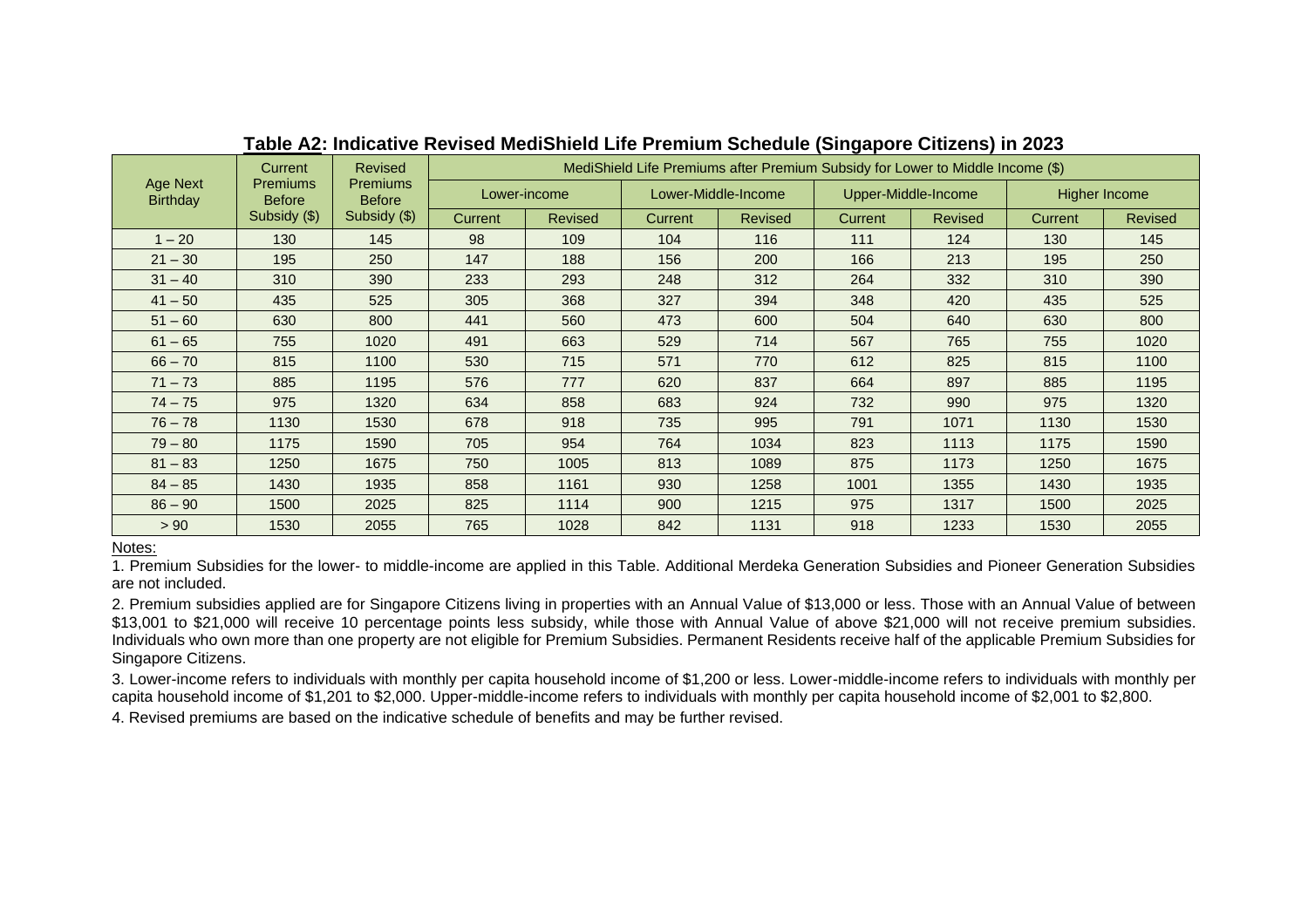| Age Next<br><b>Birthday</b> | MediShield Life Premiums after Premium Subsidy, Merdeka Generation Subsidies and One-off COVID-19 Subsidy (\$) |                |         |                     |         |                     |               |                |  |
|-----------------------------|----------------------------------------------------------------------------------------------------------------|----------------|---------|---------------------|---------|---------------------|---------------|----------------|--|
|                             | Lower-income                                                                                                   |                |         | Lower-Middle-Income |         | Upper-Middle-Income | Higher Income |                |  |
|                             | <b>Current</b>                                                                                                 | <b>Revised</b> | Current | <b>Revised</b>      | Current | Revised             | Current       | <b>Revised</b> |  |
| $61 - 65$                   | 453                                                                                                            | 501            | 491     | 543                 | 529     | 585                 | 718           | 793            |  |
| $66 - 70$                   | 489                                                                                                            | 541            | 530     | 586                 | 571     | 631                 | 775           | 856            |  |
| $71 - 73$                   | 531                                                                                                            | 587            | 576     | 636                 | 620     | 685                 | 841           | 930            |  |
| $74 - 75$                   | 585                                                                                                            | 648            | 634     | 702                 | 683     | 755                 | 927           | 1025           |  |
| $76 - 78$                   | 565                                                                                                            | 625            | 622     | 688                 | 678     | 750                 | 1017          | 1125           |  |
| $79 - 80$                   | 588                                                                                                            | 650            | 647     | 715                 | 705     | 780                 | 1058          | 1170           |  |
| $81 - 83$                   | 625                                                                                                            | 689            | 688     | 758                 | 750     | 827                 | 1125          | 1240           |  |
| $84 - 85$                   | 715                                                                                                            | 791            | 787     | 870                 | 858     | 949                 | 1287          | 1424           |  |
| $86 - 90$                   | 675                                                                                                            | 746            | 750     | 829                 | 825     | 912                 | 1350          | 1492           |  |
| > 90                        | 612                                                                                                            | 675            | 689     | 760                 | 765     | 844                 | 1377          | 1519           |  |

### **Table A3: Indicative Revised MediShield Life Premium Schedule (Merdeka Generation Seniors) in 2021**

#### Notes:

1. Premium Subsidies for the lower- to middle-income, additional Merdeka Generation Subsidies and one-off COVID subsidy (Year 1) are applied in this Table.

2. Premium subsidies applied are for Singapore Citizens living in properties with an Annual Value of \$13,000 or less. Those with an Annual Value of between \$13,001 to \$21,000 will receive 10 percentage points less subsidy, while those with Annual Value of above \$21,000 will not receive premium subsidies. Individuals who own more than one property are not eligible for Premium Subsidies.

3. Lower-income refers to individuals with monthly per capita household income of \$1,200 or less. Lower-middle-income refers to individuals with monthly per capita household income of \$1,201 to \$2,000. Upper-middle-income refers to individuals with monthly per capita household income of \$2,001 to \$2,800. High income refers to individuals with monthly per capita household income above \$2,800.

4. Figures shown have not included annual MediSave top-ups for the Merdeka Generation from 2019 to 2023.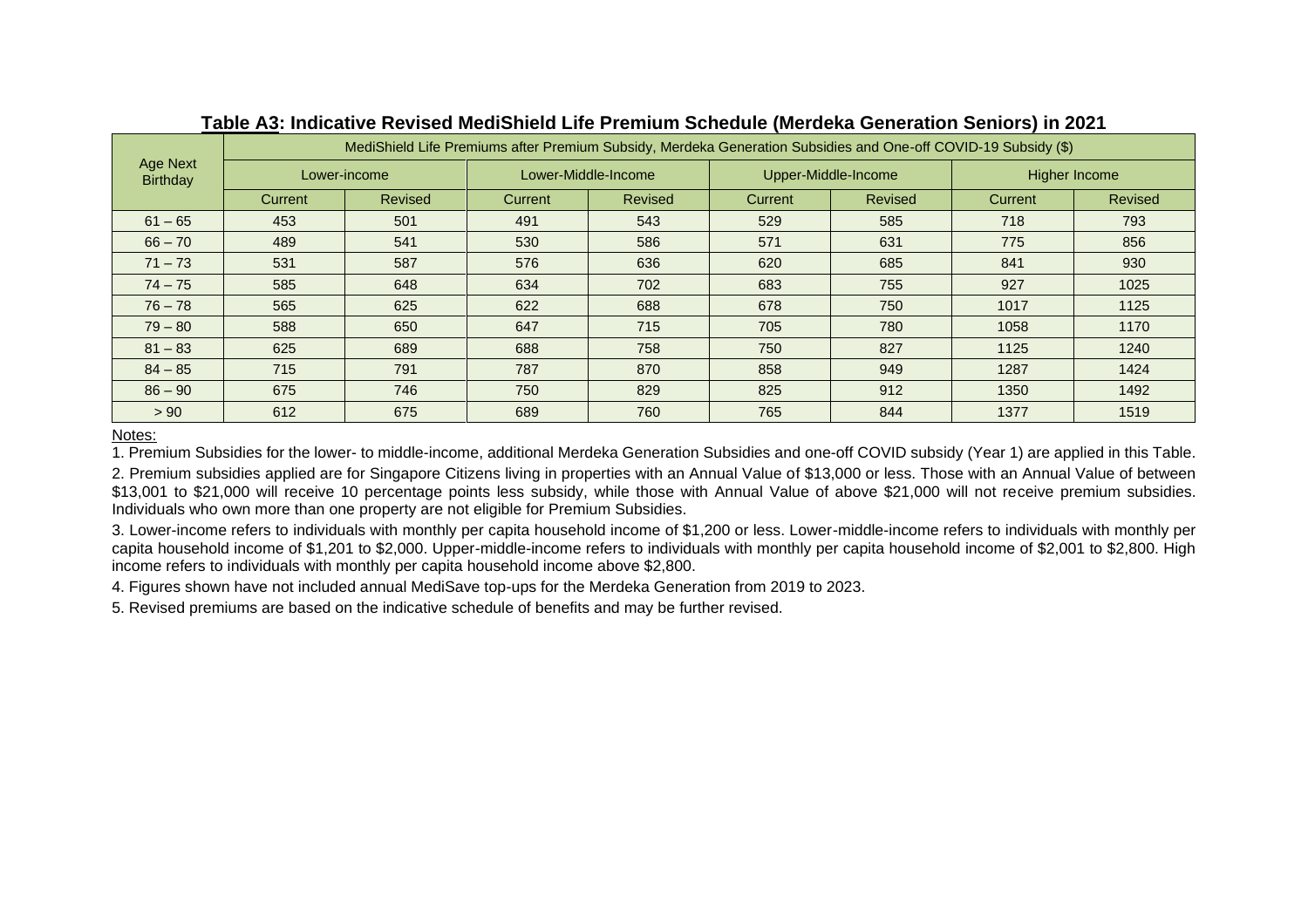| Age Next<br><b>Birthday</b> | MediShield Life Premiums after Premium Subsidy and Merdeka Generation Subsidies (\$) |                |                |                     |         |                     |               |                |  |
|-----------------------------|--------------------------------------------------------------------------------------|----------------|----------------|---------------------|---------|---------------------|---------------|----------------|--|
|                             | Lower-income                                                                         |                |                | Lower-Middle-Income |         | Upper-Middle-Income | Higher Income |                |  |
|                             | <b>Current</b>                                                                       | <b>Revised</b> | <b>Current</b> | <b>Revised</b>      | Current | Revised             | Current       | <b>Revised</b> |  |
| $61 - 65$                   | 453                                                                                  | 612            | 491            | 663                 | 529     | 714                 | 718           | 969            |  |
| $66 - 70$                   | 489                                                                                  | 660            | 530            | 715                 | 571     | 770                 | 775           | 1045           |  |
| $71 - 73$                   | 531                                                                                  | 717            | 576            | 777                 | 620     | 837                 | 841           | 1136           |  |
| $74 - 75$                   | 585                                                                                  | 792            | 634            | 858                 | 683     | 924                 | 927           | 1254           |  |
| $76 - 78$                   | 565                                                                                  | 765            | 622            | 842                 | 678     | 918                 | 1017          | 1377           |  |
| $79 - 80$                   | 588                                                                                  | 795            | 647            | 875                 | 705     | 954                 | 1058          | 1431           |  |
| $81 - 83$                   | 625                                                                                  | 838            | 688            | 922                 | 750     | 1005                | 1125          | 1508           |  |
| $84 - 85$                   | 715                                                                                  | 968            | 787            | 1065                | 858     | 1161                | 1287          | 1742           |  |
| $86 - 90$                   | 675                                                                                  | 912            | 750            | 1013                | 825     | 1114                | 1350          | 1823           |  |
| > 90                        | 612                                                                                  | 822            | 689            | 925                 | 765     | 1028                | 1377          | 1850           |  |

### **Table A4: Indicative Revised MediShield Life Premium Schedule (Merdeka Generation Seniors) in 2023**

Notes:

1. Premium Subsidies for the lower- to middle-income and additional Merdeka Generation Subsidies are applied in this Table.

2. Premium subsidies applied are for Singapore Citizens living in properties with an Annual Value of \$13,000 or less. Those with an Annual Value of between \$13,001 to \$21,000 will receive 10 percentage points less subsidy, while those with Annual Value of above \$21,000 will not receive premium subsidies. Individuals who own more than one property are not eligible for Premium Subsidies.

3. Lower-income refers to individuals with monthly per capita household income of \$1,200 or less. Lower-middle-income refers to individuals with monthly per capita household income of \$1,201 to \$2,000. Upper-middle-income refers to individuals with monthly per capita household income of \$2,001 to \$2,800. High income refers to individuals with monthly per capita household income above \$2,800.

4. Figures shown have not included annual MediSave top-ups for the Merdeka Generation from 2019 to 2023.